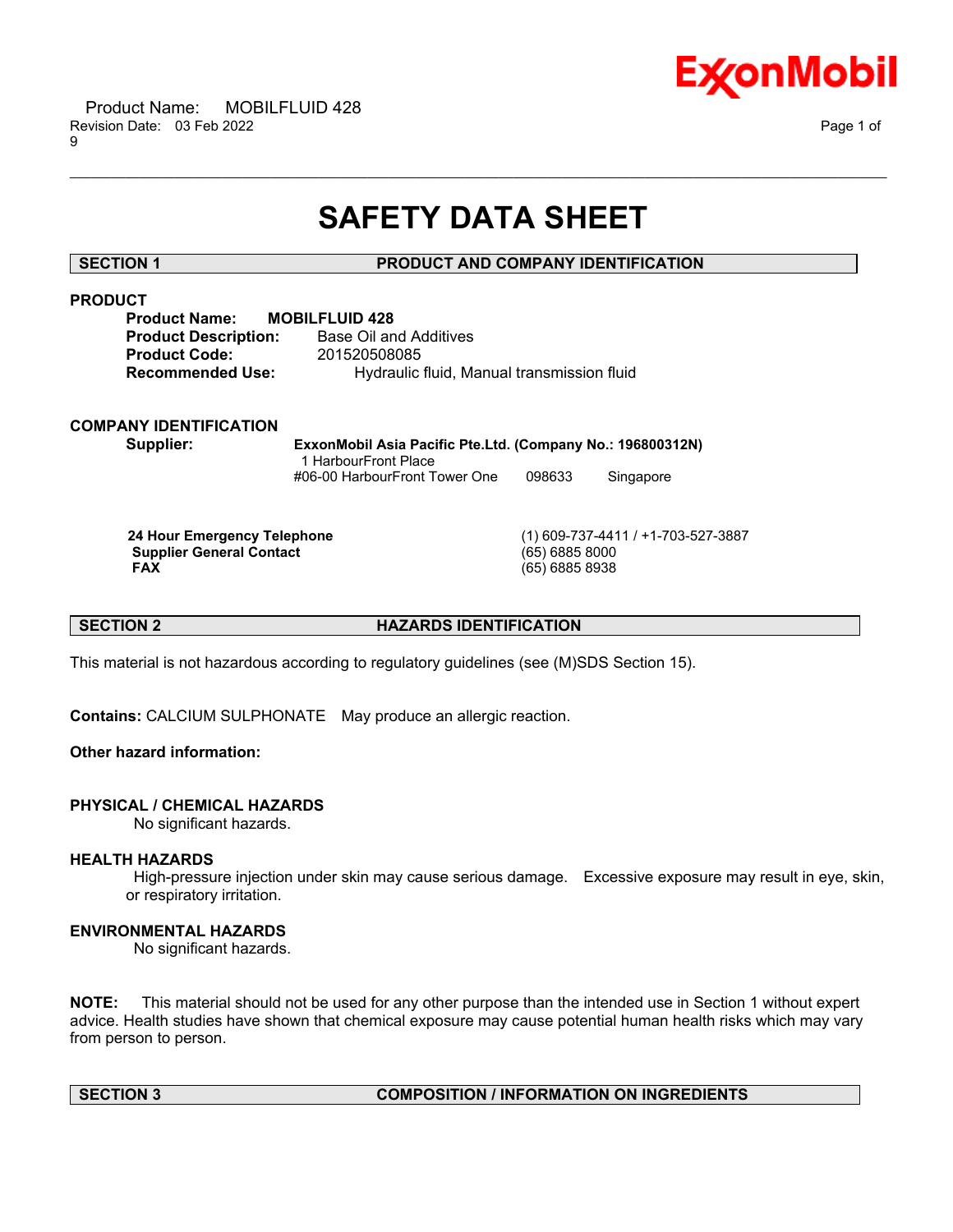

This material is defined as a mixture.

#### **Hazardous Substance(s) or Complex Substance(s) required for disclosure**

| <b>Name</b>                                     | CAS#        | Concentration* | <b>GHS Hazard Codes</b> |
|-------------------------------------------------|-------------|----------------|-------------------------|
| <b>CALCIUM BRANCHED CHAIN ALKARYL SULFONATE</b> | 68610-84-4  | $-5\%$         | H317                    |
| <b>ICALCIUM LONG CHAIN ALKARYL SULPHONATE</b>   | 722503-68-6 | $-5\%$         | H317                    |
| <b>IZINC ALKYLDITHIOPHOSPHATE</b>               | 68649-42-3  | $- < 2.5\%$    | H318, H401. .<br>H411   |

\_\_\_\_\_\_\_\_\_\_\_\_\_\_\_\_\_\_\_\_\_\_\_\_\_\_\_\_\_\_\_\_\_\_\_\_\_\_\_\_\_\_\_\_\_\_\_\_\_\_\_\_\_\_\_\_\_\_\_\_\_\_\_\_\_\_\_\_\_\_\_\_\_\_\_\_\_\_\_\_\_\_\_\_\_\_\_\_\_\_\_\_\_\_\_\_\_\_\_\_\_\_\_\_\_\_\_\_\_\_\_\_\_\_\_\_\_\_

\* All concentrations are percent by weight unless ingredient is a gas. Gas concentrations are in percent by volume.

| <b>SECTION 4</b> | <b>FIRST AID MEASURES</b> |
|------------------|---------------------------|
|                  |                           |

#### **INHALATION**

Remove from further exposure. For those providing assistance, avoid exposure to yourself or others. Use adequate respiratory protection. If respiratory irritation, dizziness, nausea, or unconsciousness occurs, seek immediate medical assistance. If breathing has stopped, assist ventilation with a mechanical device or use mouth-to-mouth resuscitation.

# **SKIN CONTACT**

Wash contact areas with soap and water. If product is injected into or under the skin, or into any part of the body, regardless of the appearance of the wound or its size, the individual should be evaluated immediately by a physician as a surgical emergency. Even though initial symptoms from high pressure injection may be minimal or absent, early surgical treatment within the first few hours may significantly reduce the ultimate extent of injury.

#### **EYE CONTACT**

Flush thoroughly with water. If irritation occurs, get medical assistance.

#### **INGESTION**

First aid is normally not required. Seek medical attention if discomfort occurs.

#### **NOTE TO PHYSICIAN**

None

**SECTION 5 FIRE FIGHTING MEASURES**

#### **EXTINGUISHING MEDIA**

**Appropriate Extinguishing Media:** Use water fog, foam, dry chemical or carbon dioxide (CO2) to extinguish flames.

**Inappropriate Extinguishing Media:** Straight streams of water

#### **FIRE FIGHTING**

**Fire Fighting Instructions:** Evacuate area. Prevent run-off from fire control or dilution from entering streams, sewers or drinking water supply. Fire-fighters should use standard protective equipment and in enclosed spaces, self-contained breathing apparatus (SCBA). Use water spray to cool fire exposed surfaces and to protect personnel.

**Unusual Fire Hazards:** Pressurised mists may form a flammable mixture.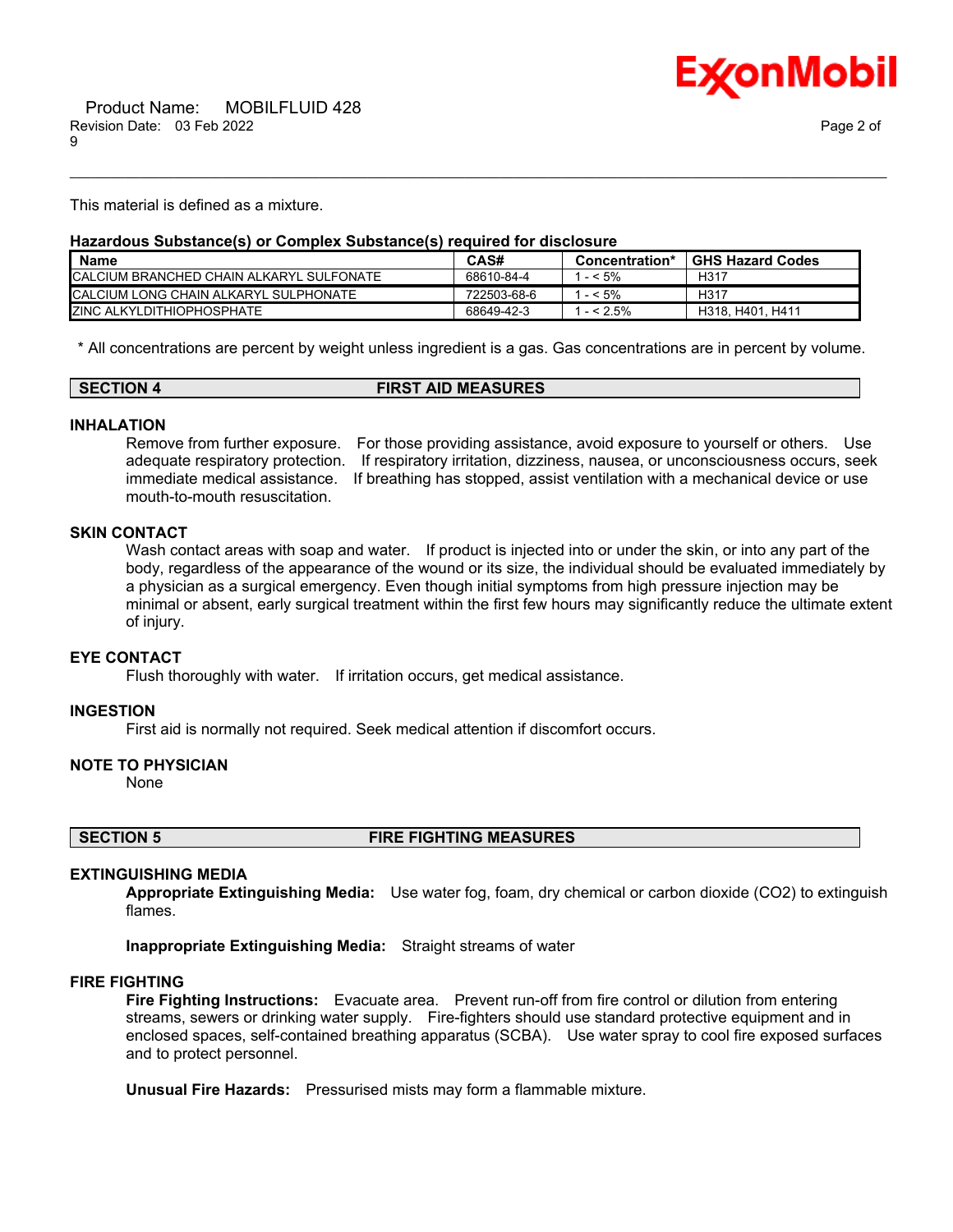**Hazardous Combustion Products:** Aldehydes, Incomplete combustion products, Oxides of carbon, Smoke, Fume, Sulphur oxides

\_\_\_\_\_\_\_\_\_\_\_\_\_\_\_\_\_\_\_\_\_\_\_\_\_\_\_\_\_\_\_\_\_\_\_\_\_\_\_\_\_\_\_\_\_\_\_\_\_\_\_\_\_\_\_\_\_\_\_\_\_\_\_\_\_\_\_\_\_\_\_\_\_\_\_\_\_\_\_\_\_\_\_\_\_\_\_\_\_\_\_\_\_\_\_\_\_\_\_\_\_\_\_\_\_\_\_\_\_\_\_\_\_\_\_\_\_\_

#### **FLAMMABILITY PROPERTIES**

**Flash Point [Method]:** >200°C (392°F) [ASTM D-92] **Flammable Limits (Approximate volume % in air):** LEL: 0.9 UEL: 7.0 **Autoignition Temperature:** N/D

# **SECTION 6 ACCIDENTAL RELEASE MEASURES**

#### **NOTIFICATION PROCEDURES**

In the event of a spill or accidental release, notify relevant authorities in accordance with all applicable regulations.

#### **PROTECTIVE MEASURES**

Avoid contact with spilled material. See Section 5 for fire fighting information. See the Hazard Identification Section for Significant Hazards. See Section 4 for First Aid Advice. See Section 8 for advice on the minimum requirements for personal protective equipment. Additional protective measures may be necessary, depending on the specific circumstances and/or the expert judgment of the emergency responders.

For emergency responders: Respiratory protection: respiratory protection will be necessary only in special cases, e.g., formation of mists. Half-face or full-face respirator with filter(s) for dust/organic vapor or Self Contained Breathing Apparatus (SCBA) can be used depending on the size of spill and potential level of exposure. If the exposure cannot be completely characterized or an oxygen deficient atmosphere is possible or anticipated, SCBA is recommended. Work gloves that are resistant to hydrocarbons are recommended. Gloves made of polyvinyl acetate (PVA) are not water-resistant and are not suitable for emergency use. Chemical goggles are recommended if splashes or contact with eyes is possible. Small spills: normal antistatic work clothes are usually adequate. Large spills: full body suit of chemical resistant, antistatic material is recommended.

### **SPILL MANAGEMENT**

**Land Spill:** Stop leak if you can do so without risk. Recover by pumping or with suitable absorbent.

**Water Spill:** Stop leak if you can do so without risk. Confine the spill immediately with booms. Warn other shipping. Remove from the surface by skimming or with suitable absorbents. Seek the advice of a specialist before using dispersants.

Water spill and land spill recommendations are based on the most likely spill scenario for this material; however, geographic conditions, wind, temperature, (and in the case of a water spill) wave and current direction and speed may greatly influence the appropriate action to be taken. For this reason, local experts should be consulted. Note: Local regulations may prescribe or limit action to be taken.

#### **ENVIRONMENTAL PRECAUTIONS**

Large Spills: Dyke far ahead of liquid spill for later recovery and disposal. Prevent entry into waterways, sewers, basements or confined areas.

# **SECTION 7 HANDLING AND STORAGE**

#### **HANDLING**

Prevent small spills and leakage to avoid slip hazard. Material can accumulate static charges which may cause an electrical spark (ignition source). When the material is handled in bulk, an electrical spark could ignite any flammable vapors from liquids or residues that may be present (e.g., during switch-loading operations). Use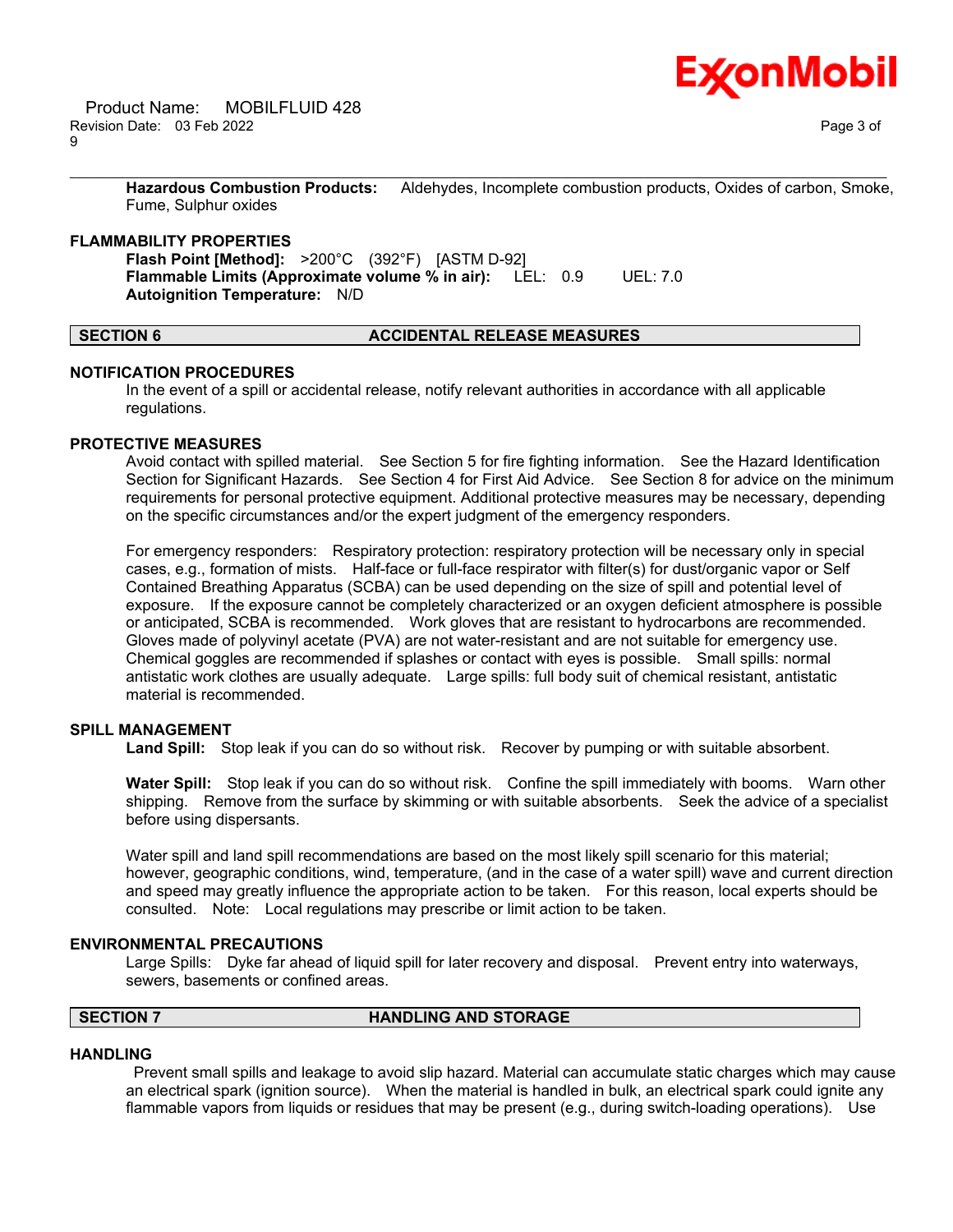

 Product Name: MOBILFLUID 428 Revision Date: 03 Feb 2022 Page 4 of 9

proper bonding and/or earthing procedures. However, bonding and earthing may not eliminate the hazard from static accumulation. Consult local applicable standards for guidance. Additional references include American Petroleum Institute 2003 (Protection Against Ignitions Arising out of Static, Lightning and Stray Currents) or National Fire Protection Agency 77 (Recommended Practice on Static Electricity) or CENELEC CLC/TR 50404 (Electrostatics - Code of practice for the avoidance of hazards due to static electricity).

\_\_\_\_\_\_\_\_\_\_\_\_\_\_\_\_\_\_\_\_\_\_\_\_\_\_\_\_\_\_\_\_\_\_\_\_\_\_\_\_\_\_\_\_\_\_\_\_\_\_\_\_\_\_\_\_\_\_\_\_\_\_\_\_\_\_\_\_\_\_\_\_\_\_\_\_\_\_\_\_\_\_\_\_\_\_\_\_\_\_\_\_\_\_\_\_\_\_\_\_\_\_\_\_\_\_\_\_\_\_\_\_\_\_\_\_\_\_

**Static Accumulator:** This material is a static accumulator.

#### **STORAGE**

The type of container used to store the material may affect static accumulation and dissipation. Do not store in open or unlabelled containers. Keep away from incompatible materials.

# **SECTION 8 EXPOSURE CONTROLS / PERSONAL PROTECTION**

**Exposure limits/standards for materials that can be formed when handling this product:** When mists/aerosols can occur the following is recommended:  $5 \text{ mg/m}^3$  - ACGIH TLV (inhalable fraction).

NOTE: Limits/standards shown for guidance only. Follow applicable regulations.

#### **ENGINEERING CONTROLS**

The level of protection and types of controls necessary will vary depending upon potential exposure conditions. Control measures to consider:

No special requirements under ordinary conditions of use and with adequate ventilation.

#### **PERSONAL PROTECTION**

Personal protective equipment selections vary based on potential exposure conditions such as applications, handling practices, concentration and ventilation. Information on the selection of protective equipment for use with this material, as provided below, is based upon intended, normal usage.

**Respiratory Protection:** If engineering controls do not maintain airborne contaminant concentrations at a level which is adequate to protect worker health, an approved respirator may be appropriate. Respirator selection, use, and maintenance must be in accordance with regulatory requirements, if applicable. Types of respirators to be considered for this material include:

No special requirements under ordinary conditions of use and with adequate ventilation. Particulate

For high airborne concentrations, use an approved supplied-air respirator, operated in positive pressure mode. Supplied air respirators with an escape bottle may be appropriate when oxygen levels are inadequate, gas/vapour warning properties are poor, or if air purifying filter capacity/rating may be exceeded.

**Hand Protection:** Any specific glove information provided is based on published literature and glove manufacturer data. Glove suitability and breakthrough time will differ depending on the specific use conditions. Contact the glove manufacturer for specific advice on glove selection and breakthrough times for your use conditions. Inspect and replace worn or damaged gloves. The types of gloves to be considered for this material include:

No protection is ordinarily required under normal conditions of use. Nitrile,Viton

**Eye Protection:** If contact is likely, safety glasses with side shields are recommended.

**Skin and Body Protection:** Any specific clothing information provided is based on published literature or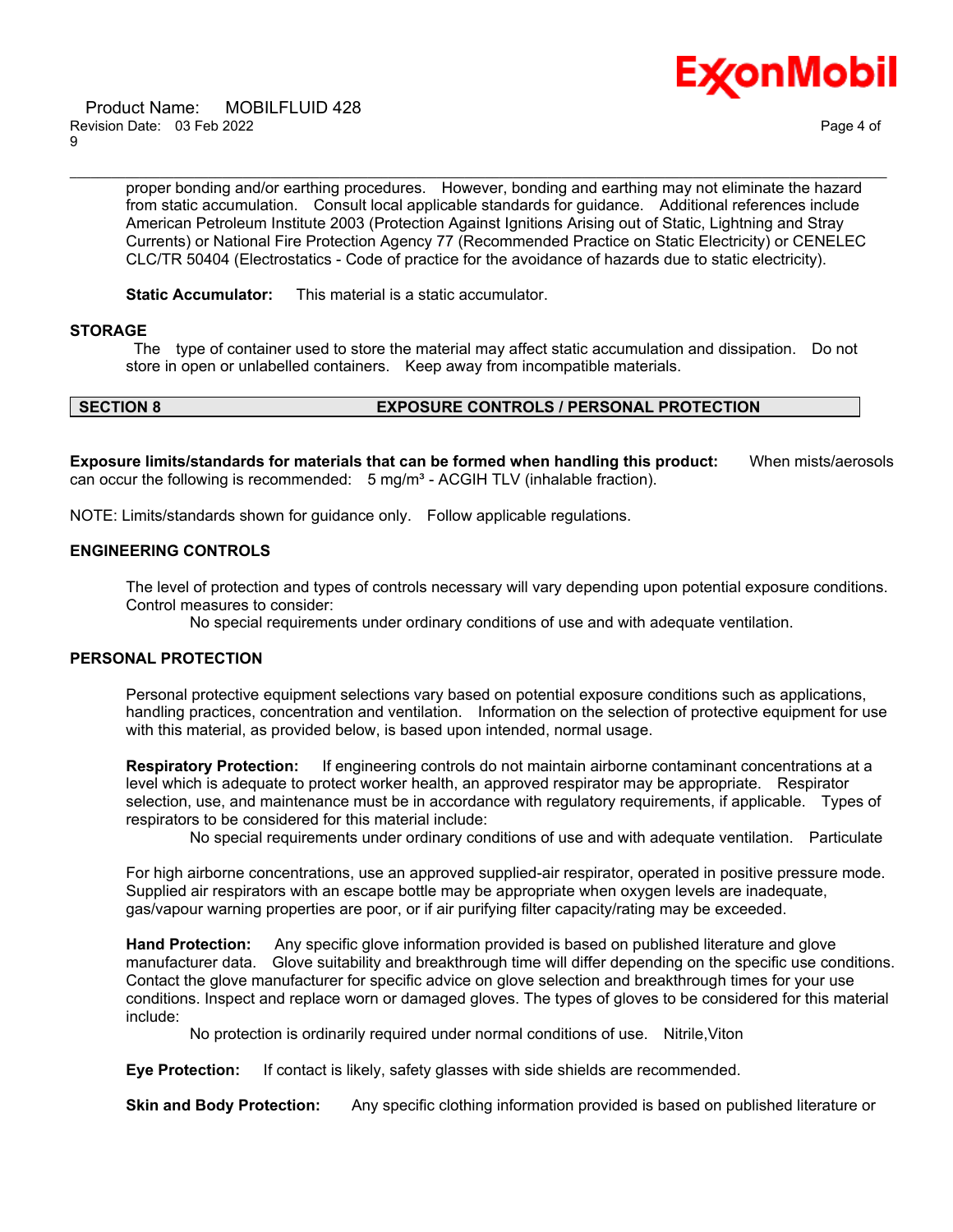

manufacturer data. The types of clothing to be considered for this material include: No skin protection is ordinarily required under normal conditions of use. In accordance with good industrial hygiene practices, precautions should be taken to avoid skin contact.

\_\_\_\_\_\_\_\_\_\_\_\_\_\_\_\_\_\_\_\_\_\_\_\_\_\_\_\_\_\_\_\_\_\_\_\_\_\_\_\_\_\_\_\_\_\_\_\_\_\_\_\_\_\_\_\_\_\_\_\_\_\_\_\_\_\_\_\_\_\_\_\_\_\_\_\_\_\_\_\_\_\_\_\_\_\_\_\_\_\_\_\_\_\_\_\_\_\_\_\_\_\_\_\_\_\_\_\_\_\_\_\_\_\_\_\_\_\_

**Specific Hygiene Measures:** Always observe good personal hygiene measures, such as washing after handling the material and before eating, drinking, and/or smoking. Routinely wash work clothing and protective equipment to remove contaminants. Discard contaminated clothing and footwear that cannot be cleaned. Practice good housekeeping.

### **ENVIRONMENTAL CONTROLS**

Comply with applicable environmental regulations limiting discharge to air, water and soil. Protect the environment by applying appropriate control measures to prevent or limit emissions.

# **SECTION 9 PHYSICAL AND CHEMICAL PROPERTIES**

**Note: Physical and chemical properties are provided for safety, health and environmental considerations only and may not fully represent product specifications. Contact the Supplier for additional information.**

### **GENERAL INFORMATION**

**Physical State:** Liquid **Colour:** Pale Yellow **Odour:** Characteristic **Odour Threshold:** N/D

# **IMPORTANT HEALTH, SAFETY, AND ENVIRONMENTAL INFORMATION**

**Relative Density (at 15 °C):** 0.866 **Flammability (Solid, Gas):** N/A **Flash Point [Method]:** >200°C (392°F) [ASTM D-92] **Flammable Limits (Approximate volume % in air):** LEL: 0.9 UEL: 7.0 **Autoignition Temperature:** N/D **Boiling Point / Range:** > 316°C (601°F) **Decomposition Temperature:** N/D **Vapour Density (Air = 1):** > 2 at 101 kPa **Vapour Pressure:** < 0.013 kPa (0.1 mm Hg) at 20 °C **Evaporation Rate (n-butyl acetate = 1):** N/D **pH:** N/A **Log Pow (n-Octanol/Water Partition Coefficient):** > 3.5 **Solubility in Water:** Negligible **Viscosity:** >58 cSt (58 mm2/sec) at 40ºC | >8 cSt (8 mm2/sec) at 100°C [ASTM D 445] **Oxidizing Properties:** See Hazards Identification Section.

### **OTHER INFORMATION**

**Freezing Point:** N/D **Melting Point:** N/A **Pour Point:** -36°C (-33°F) **DMSO Extract (mineral oil only), IP-346:** < 3 %wt

### **SECTION 10 STABILITY AND REACTIVITY**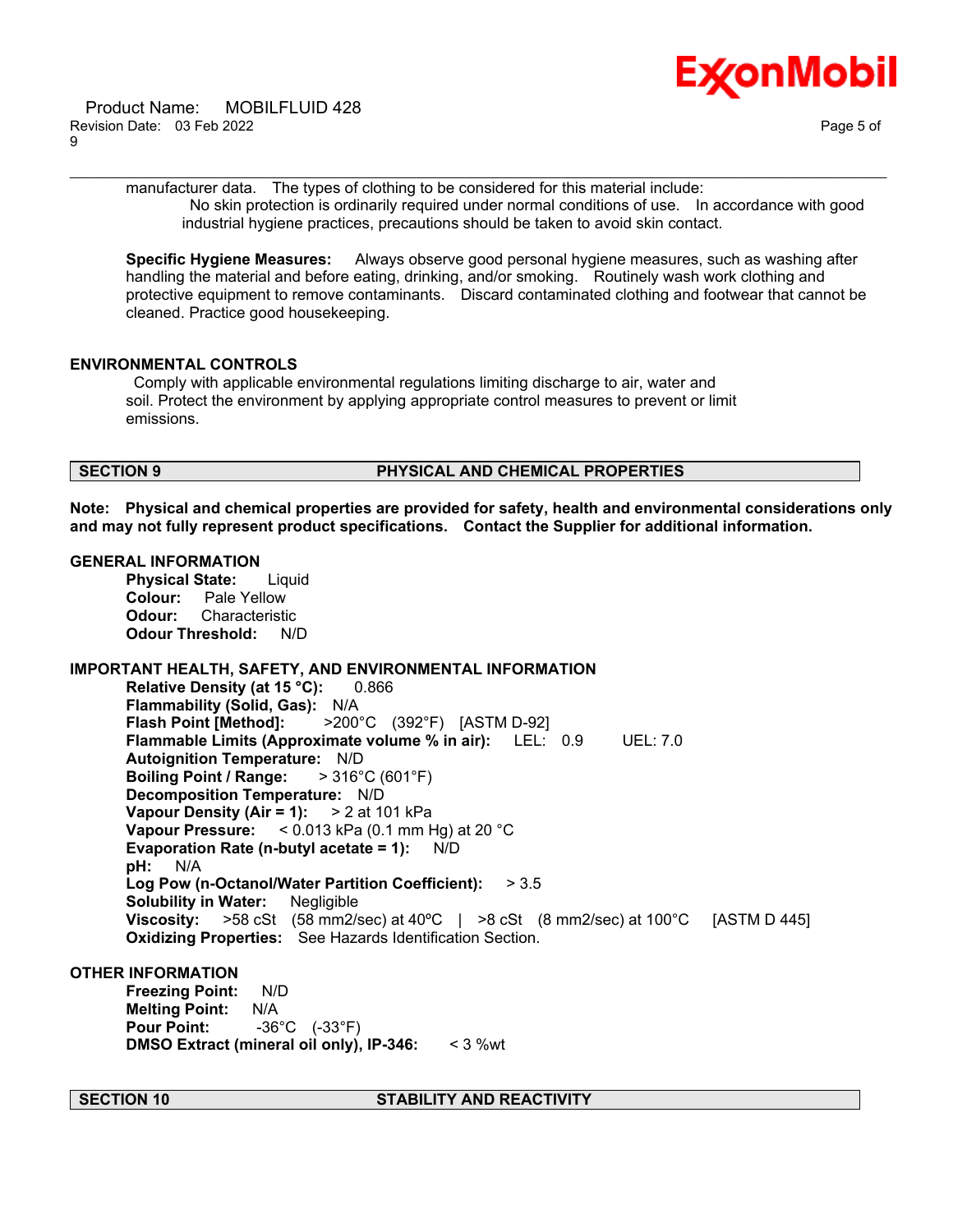

**STABILITY:** Material is stable under normal conditions.

**CONDITIONS TO AVOID:** Excessive heat. High energy sources of ignition.

**MATERIALS TO AVOID:** Strong oxidisers

**HAZARDOUS DECOMPOSITION PRODUCTS:** Material does not decompose at ambient temperatures.

**POSSIBILITY OF HAZARDOUS REACTIONS:** Hazardous polymerization will not occur.

#### **SECTION 11 TOXICOLOGICAL INFORMATION**

\_\_\_\_\_\_\_\_\_\_\_\_\_\_\_\_\_\_\_\_\_\_\_\_\_\_\_\_\_\_\_\_\_\_\_\_\_\_\_\_\_\_\_\_\_\_\_\_\_\_\_\_\_\_\_\_\_\_\_\_\_\_\_\_\_\_\_\_\_\_\_\_\_\_\_\_\_\_\_\_\_\_\_\_\_\_\_\_\_\_\_\_\_\_\_\_\_\_\_\_\_\_\_\_\_\_\_\_\_\_\_\_\_\_\_\_\_\_

# **INFORMATION ON TOXICOLOGICAL EFFECTS**

| <b>Hazard Class</b>                                               | <b>Conclusion / Remarks</b>                                                                                       |
|-------------------------------------------------------------------|-------------------------------------------------------------------------------------------------------------------|
| <b>Inhalation</b>                                                 |                                                                                                                   |
| Acute Toxicity: No end point data for<br>material.                | Minimally Toxic. Based on assessment of the components.                                                           |
| Irritation: No end point data for material.                       | Negligible hazard at ambient/normal handling temperatures.                                                        |
| Ingestion                                                         |                                                                                                                   |
| Acute Toxicity: No end point data for<br>material.                | Minimally Toxic. Based on assessment of the components.                                                           |
| <b>Skin</b>                                                       |                                                                                                                   |
| Acute Toxicity: No end point data for<br>material.                | Minimally Toxic. Based on assessment of the components.                                                           |
| Skin Corrosion/Irritation: No end point data<br>for material.     | Negligible irritation to skin at ambient temperatures. Based on<br>assessment of the components.                  |
| <b>Eye</b>                                                        |                                                                                                                   |
| Serious Eye Damage/Irritation: No end point<br>data for material. | May cause mild, short-lasting discomfort to eyes. Based on<br>assessment of the components.                       |
| <b>Sensitisation</b>                                              |                                                                                                                   |
| Respiratory Sensitization: No end point data<br>for material.     | Not expected to be a respiratory sensitizer.                                                                      |
| Skin Sensitization: No end point data for<br>material.            | Not expected to be a skin sensitizer. Based on assessment of the<br>components.                                   |
| Aspiration: Data available.                                       | Not expected to be an aspiration hazard. Based on physico-<br>chemical properties of the material.                |
| Germ Cell Mutagenicity: No end point data<br>for material.        | Not expected to be a germ cell mutagen. Based on assessment of<br>the components.                                 |
| Carcinogenicity: No end point data for<br>material.               | Not expected to cause cancer. Based on assessment of the<br>components.                                           |
| Reproductive Toxicity: No end point data<br>for material.         | Not expected to be a reproductive toxicant. Based on assessment<br>of the components.                             |
| Lactation: No end point data for material.                        | Not expected to cause harm to breast-fed children.                                                                |
| <b>Specific Target Organ Toxicity (STOT)</b>                      |                                                                                                                   |
| Single Exposure: No end point data for<br>material.               | Not expected to cause organ damage from a single exposure.                                                        |
| Repeated Exposure: No end point data for<br>material.             | Not expected to cause organ damage from prolonged or repeated<br>exposure. Based on assessment of the components. |

### **OTHER INFORMATION**

 **For the product itself:**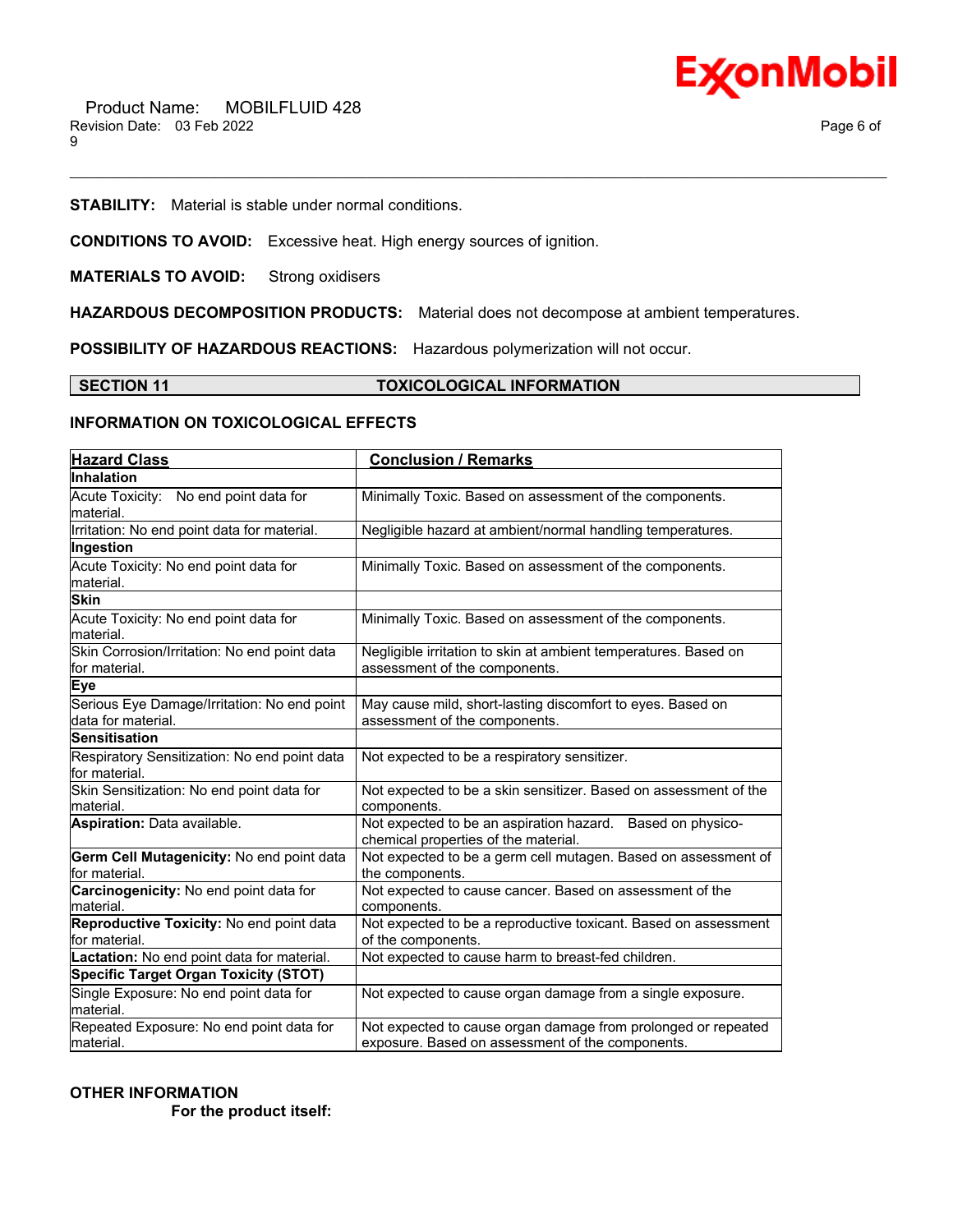

Component concentrations in this formulation would not be expected to cause skin sensitization, based on tests of the components, this formulation, or similar formulations.

\_\_\_\_\_\_\_\_\_\_\_\_\_\_\_\_\_\_\_\_\_\_\_\_\_\_\_\_\_\_\_\_\_\_\_\_\_\_\_\_\_\_\_\_\_\_\_\_\_\_\_\_\_\_\_\_\_\_\_\_\_\_\_\_\_\_\_\_\_\_\_\_\_\_\_\_\_\_\_\_\_\_\_\_\_\_\_\_\_\_\_\_\_\_\_\_\_\_\_\_\_\_\_\_\_\_\_\_\_\_\_\_\_\_\_\_\_\_

### **Contains:**

Base oil severely refined: Not carcinogenic in animal studies. Representative material passes IP-346, Modified Ames test, and/or other screening tests. Dermal and inhalation studies showed minimal effects; lung non-specific infiltration of immune cells, oil deposition and minimal granuloma formation. Not sensitising in test animals.

### **IARC Classification:**

**The following ingredients are cited on the lists below:** None.

|            | --REGULATORY LISTS SEARCHED-- |               |
|------------|-------------------------------|---------------|
| 1 = IARC 1 | $2 = IARC 2A$                 | $3 = IARC 2B$ |

# **SECTION 12 ECOLOGICAL INFORMATION**

The information given is based on data for the material, components of the material, or for similar materials, through the application of bridging principals.

# **ECOTOXICITY**

Material -- Not expected to be harmful to aquatic organisms.

# **MOBILITY**

 Base oil component -- Low solubility and floats and is expected to migrate from water to the land. Expected to partition to sediment and wastewater solids.

### **PERSISTENCE AND DEGRADABILITY**

# **Biodegradation:**

Base oil component -- Expected to be inherently biodegradable

### **BIOACCUMULATION POTENTIAL**

 Base oil component -- Has the potential to bioaccumulate, however metabolism or physical properties may reduce the bioconcentration or limit bioavailability.

### **SECTION 13 DISPOSAL CONSIDERATIONS**

Disposal recommendations based on material as supplied. Disposal must be in accordance with current applicable laws and regulations, and material characteristics at time of disposal.

### **DISPOSAL RECOMMENDATIONS**

Product is suitable for burning in an enclosed controlled burner for fuel value or disposal by supervised incineration at very high temperatures to prevent formation of undesirable combustion products.

**Empty Container Warning** Empty Container Warning (where applicable): Empty containers may contain residue and can be dangerous. Do not attempt to refill or clean containers without proper instructions. Empty drums should be completely drained and safely stored until appropriately reconditioned or disposed. Empty containers should be taken for recycling, recovery, or disposal through suitably qualified or licensed contractor and in accordance with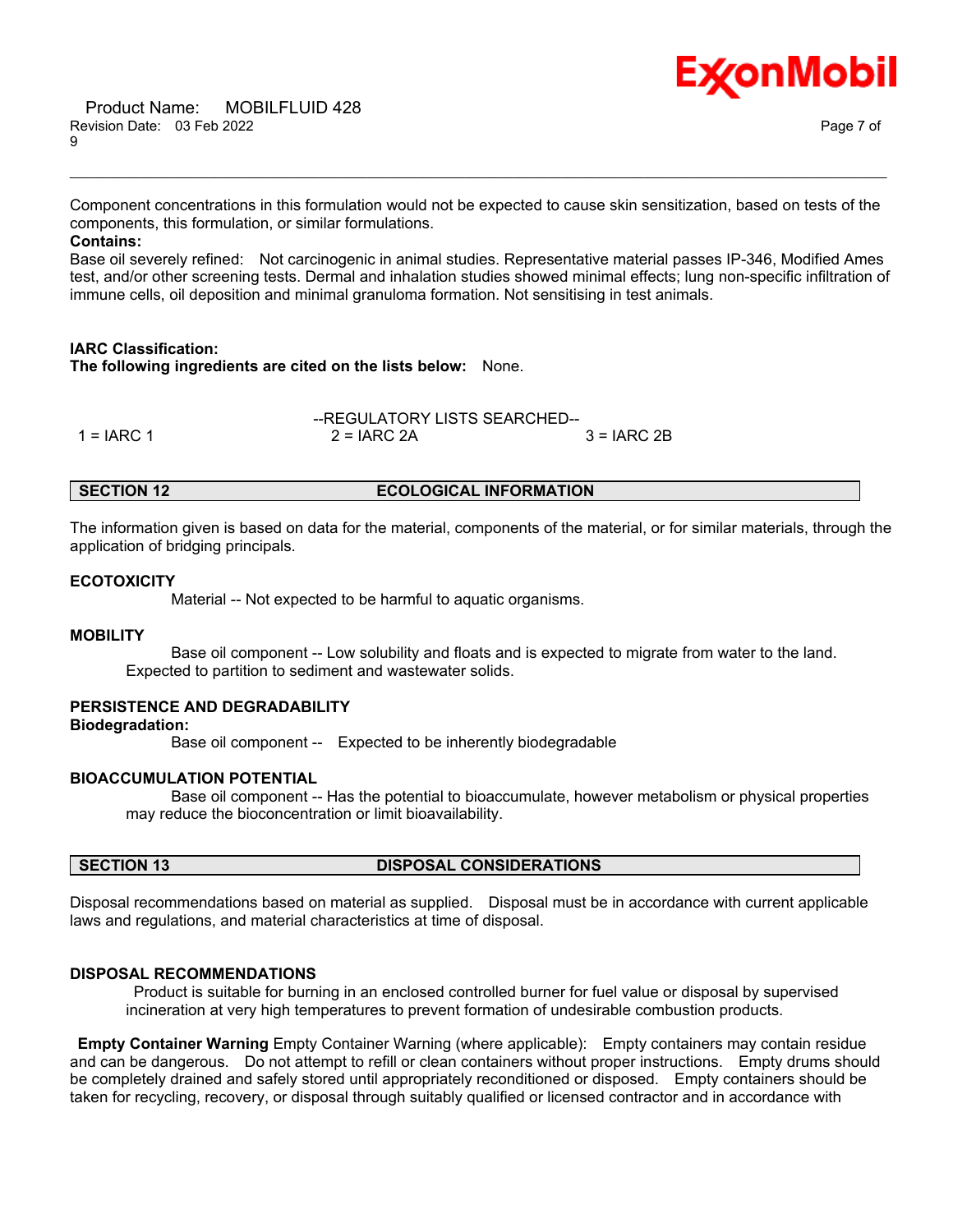

 Product Name: MOBILFLUID 428 Revision Date: 03 Feb 2022 Page 8 of 9

governmental regulations. DO NOT PRESSURISE, CUT, WELD, BRAZE, SOLDER, DRILL, GRIND, OR EXPOSE SUCH CONTAINERS TO HEAT, FLAME, SPARKS, STATIC ELECTRICITY, OR OTHER SOURCES OF IGNITION. THEY MAY EXPLODE AND CAUSE INJURY OR DEATH.

\_\_\_\_\_\_\_\_\_\_\_\_\_\_\_\_\_\_\_\_\_\_\_\_\_\_\_\_\_\_\_\_\_\_\_\_\_\_\_\_\_\_\_\_\_\_\_\_\_\_\_\_\_\_\_\_\_\_\_\_\_\_\_\_\_\_\_\_\_\_\_\_\_\_\_\_\_\_\_\_\_\_\_\_\_\_\_\_\_\_\_\_\_\_\_\_\_\_\_\_\_\_\_\_\_\_\_\_\_\_\_\_\_\_\_\_\_\_

#### **SECTION 14 TRANSPORT INFORMATION**

- **LAND** : Not Regulated for Land Transport
- **SEA (IMDG):** Not Regulated for Sea Transport according to IMDG-Code

**Marine Pollutant:** No

**AIR (IATA):** Not Regulated for Air Transport

### **SECTION 15 REGULATORY INFORMATION**

**Material is not hazardous as defined by Specification for hazard communication for hazardous chemicals and dangerous goods (Singapore Standard SS586) Part 2:2014 - Globally harmonised system of classification and labelling of chemicals - Singapore's adaptations.**

#### **REGULATORY STATUS AND APPLICABLE LAWS AND REGULATIONS**

**Listed or exempt from listing/notification on the following chemical inventories :** AIIC, DSL, ENCS, ISHL, KECI, PICCS, TCSI, TSCA

# **SECTION 16 OTHER INFORMATION**

**N/D = Not determined, N/A = Not applicable**

**KEY TO THE H-CODES CONTAINED IN SECTION 3 OF THIS DOCUMENT (for information only):**

H317: May cause allergic skin reaction; Skin Sensitisation, Cat 1

H318: Causes serious eye damage; Serious Eye Damage/Irr, Cat 1

H401: Toxic to aquatic life; Acute Env Tox, Cat 2

H411: Toxic to aquatic life with long lasting effects; Chronic Env Tox, Cat 2

# **THIS SAFETY DATA SHEET CONTAINS THE FOLLOWING REVISIONS:**

No revision information

The information and recommendations contained herein are, to the best of ExxonMobil's knowledge and belief, accurate and reliable as of the date issued. You can contact ExxonMobil to insure that this document is the most current available from ExxonMobil. The information and recommendations are offered for the user's consideration and examination. It is the user's responsibility to satisfy itself that the product is suitable for the intended use. If buyer repackages this product, it is the user's responsibility to insure proper health, safety and other necessary information is included with and/or on the container. Appropriate warnings and safe-handling procedures should be provided to handlers and users. Alteration of this document is strictly prohibited. Except to the extent required by law, republication or retransmission of this document, in whole or in part, is not permitted. The term, "ExxonMobil" is used for convenience, and may include any one or more of ExxonMobil Chemical Company, Exxon Mobil Corporation, or any

-----------------------------------------------------------------------------------------------------------------------------------------------------